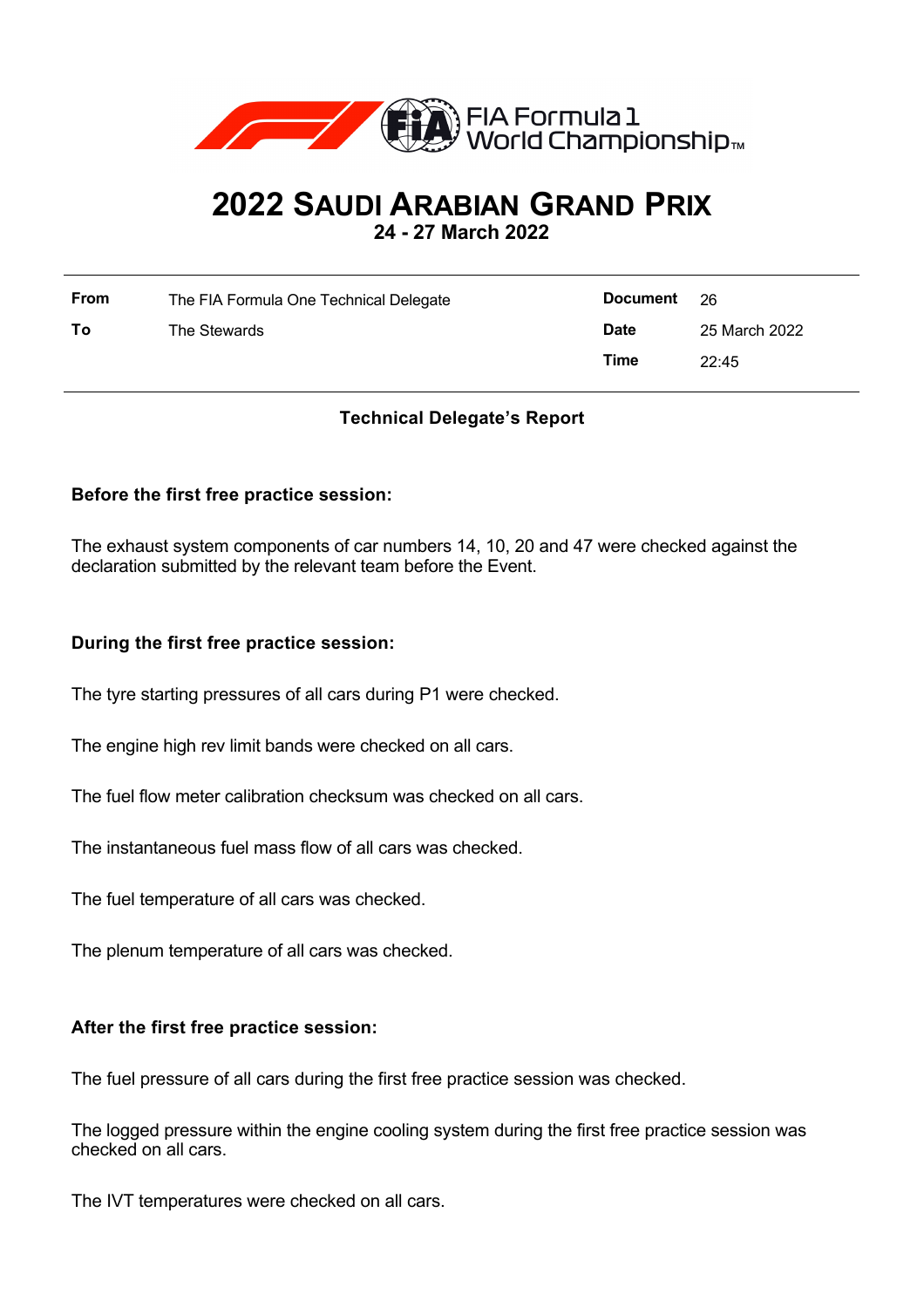The ES state of charge on-track limits were checked on all cars. The lap energy release and recovery limits were checked on all cars. The MGU-K power limits were checked on all cars. The maximum MGU-K speed was checked on all cars. The maximum MGU-K torque was checked on all cars. The maximum MGU-H speed was checked on all cars. The custom software versions were checked on all cars. A fuel sample was taken from car number 47. An engine oil sample was taken from car number 47.

### **During the second free practice session:**

The tyre starting pressures of all cars during P2 were checked.

The engine high rev limit bands were checked on all cars.

The fuel flow meter calibration checksum was checked on all cars.

The instantaneous fuel mass flow of all cars was checked.

The fuel temperature of all cars was checked.

The plenum temperature of all cars was checked.

#### **After the second free practice session:**

Car number 18 was weighed.

The IVT temperatures were checked on all cars.

The ES state of charge on-track limits were checked on all cars.

The lap energy release and recovery limits were checked on all cars.

The MGU-K power limits were checked on all cars.